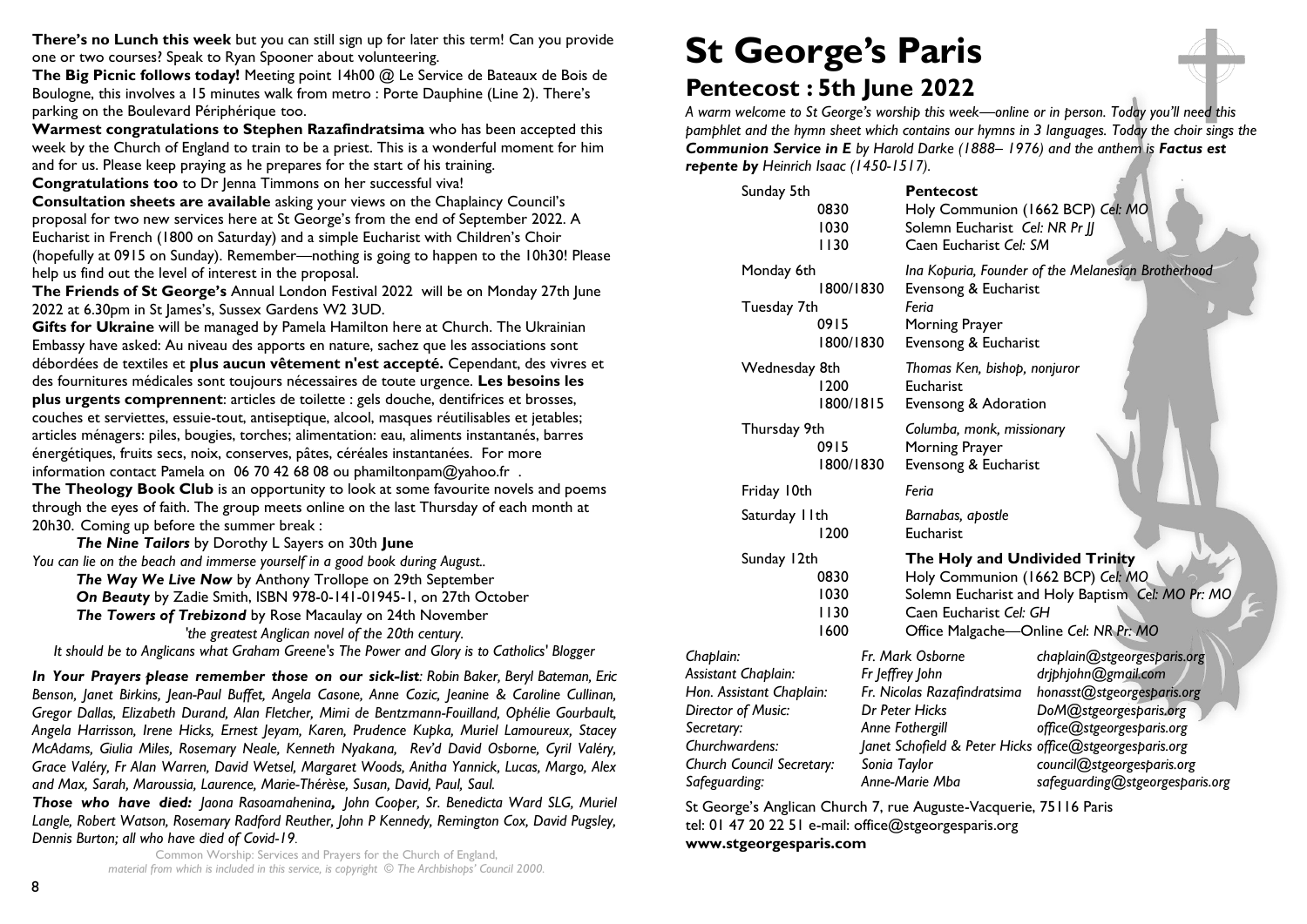### *The Gathering*

*As the bell rings, we stand to sing the first hymn—you'll find it on the separate sheet.*

### **Greeting**

+ In the name of the Father, and of the Son, and of the Holy Spirit. **Amen.**

Grace, mercy and peace from God our Father and the Lord Jesus Christ be with you **and also with you.**

Alleluia! Christ is risen! **He is risen indeed! Alleluia!**

*The celebration is introduced and we are invited to remember and confess our sins in preparation for our celebration together. The choir sings the Kyries.*

### **Penitential Rite**

**Almighty God, our heavenly Father,** 

**we have sinned against you, through our own fault, in thought and word and deed, and in what we have left undone. We are heartily sorry and repent of all our sins. For your Son our Lord Jesus Christ's sake, forgive us all that is past; and grant that we may serve you in newness of life to the glory of your name. Amen.**

*Kyrie eleison. Christe eleison. Kyrie eleison.*

**Gloria** *will be sung by the choir*

*Glory be to God on high and in earth peace, goodwill towards men. We praise thee we bless thee, we worship thee we glorify thee, we give thanks to thee for thy great glory, O Lord God, heavenly King, God the Father almighty. O Lord, the only-begotten Son, Jesus Christ: O Lord God, Lamb of God, Son of the Father, that takest away the sins of the world, have mercy upon us. Thou that takest away the sins of the world, receive our prayer. Thou that sittest at the right hand of God the Father, have mercy upon us. For thou only art holy; thou only art the Lord; thou only, O Christ, with the Holy Ghost, art the Most High in the glory of God the Father. Amen.*

### God, who as at this time taught the hearts of your faithful people by sending to them the light of your Holy Spirit: grant us by the same Spirit to have a right judgement in all things and evermore to rejoice in his holy comfort; through the merits of Christ Jesus our Saviour, who is alive and reigns with you, in the unity of the Holy Spirit, one God, now and for ever. **Amen**

### **First Reading: Acts 2:1-21**

**Collect**

When the day of Pentecost had come, they were all together in one place. And suddenly from heaven there came a sound like the rush of a violent wind, and it filled the entire house where they were sitting. Divided tongues, as of fire, appeared among them, and a tongue rested on each of them. All of them were filled with the Holy Spirit and began to speak in other languages, as the Spirit gave them ability. Now there were devout Jews from every nation under heaven living in Jerusalem. And at this sound the crowd gathered and was bewildered, because each one heard them speaking in the native language of each. Amazed and astonished, they asked, 'Are not all these who are speaking Galileans? And how is it that we hear, each of us, in our

*My Jesus, I believe that you are present in the Blessed Sacrament, I love you above all things and I desire you in my soul. Since I cannot receive you now sacramentally, come at least spiritually into my soul. As though you were already there I embrace you and unite myself wholly to you; permit not that I should ever be separated from you. Amen.*

### **Post Communion Prayer**

Faithful God, who fulfilled the promises of Easter by sending us your Holy Spirit and opening to every race and nation the way of life eternal: open our lips by your Spirit, that every tongue may tell of your glory; through Jesus Christ our Lord. Amen.

*Please be seated for the notices after which we sing the final hymn. After the Blessing and Dismissal the clergy and servers leave during the organ voluntary. You are invited to remain in your seats for this final act of worship.* 

### **Commissioning & Blessing**

**Almighty God, your ascended Son has sent us into the world to preach the good news of your kingdom: inspire us with your Spirit and fill our hearts with the fire of your love, that all who hear your Word may be drawn to you, through Jesus Christ our Lord.** 

Will you dare to walk into God's future, trusting him to be your guide? **By the Spirit's power, we will.**

Will you dare to embrace each other and grow together in love? **By the Spirit's power, we will.**

Will you dare to share your riches in common and minister to each other in need? **By the Spirit's power, we will.**

Will you dare to pray for each other until your hearts beat with the longings of God? **By the Spirit's power, we will.**

Will you dare to carry the light of Christ into the world's dark places? **By the Spirit's power, we will.**

The Lord be with you **and also with you.**

May God the…

**Amen.**

Go in the peace of Christ, alleluia, alleluia!



**Thanks be to God, al-le-lu-ia, al-le - lu - ia!**

### **Notices :**

*Welcome to the Eucharist today. We are delighted to meet visitors and newcomers after the service, when drinks will be served in the Parish Hall. Wine is 2 euros but the coffee is free! Bienvenue à Saint-Georges. Nous vous invitons à prendre un verre de vin (2 euros) ou une tasse de café (gratuit) après la messe dans la salle paroissiale, et si vous êtes de passage dans notre église nous serons heureux de faire votre connaissance.*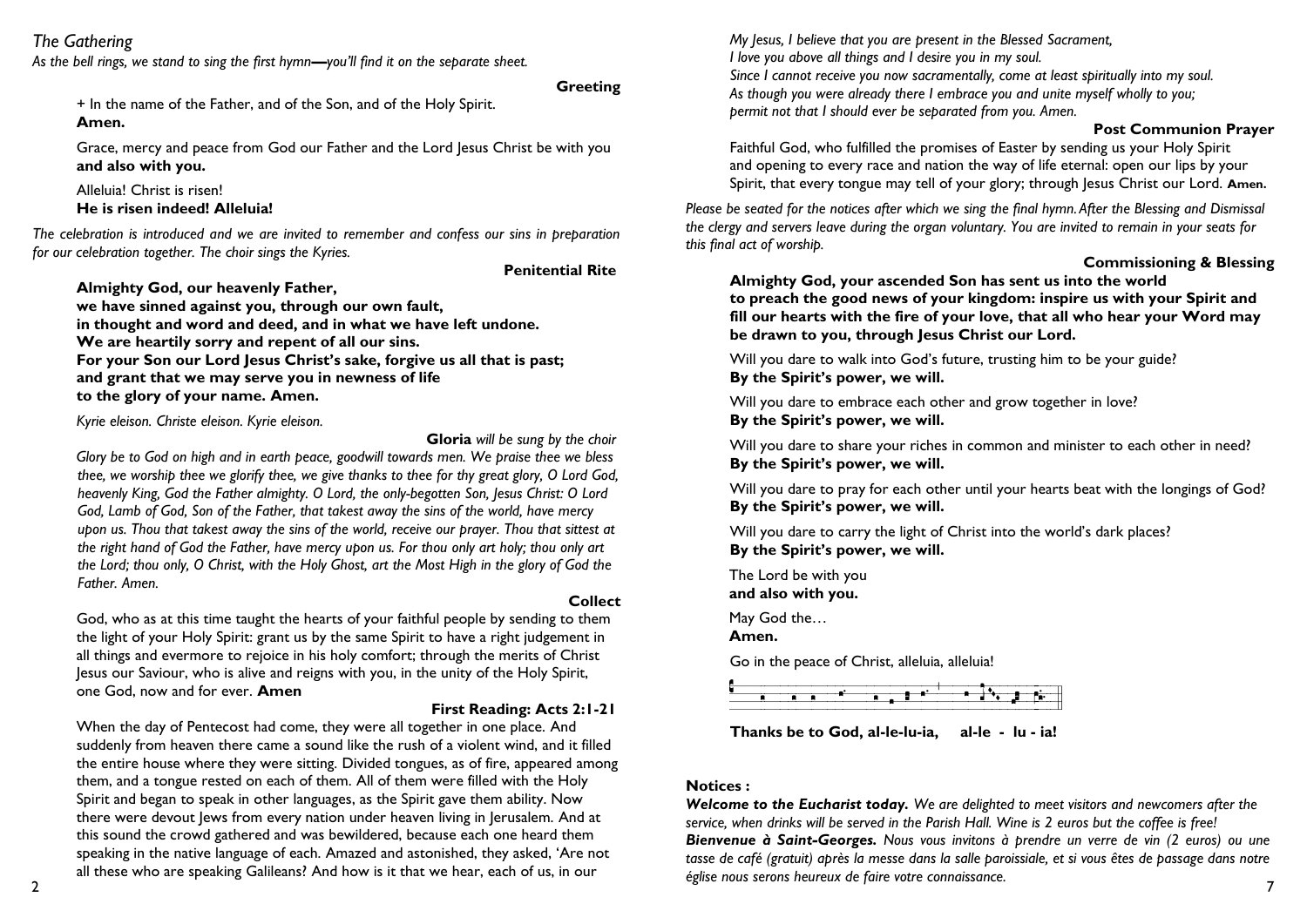### **Eucharistic Prayer**

The Lord be with you

|  | and al-so with you. |  |  |
|--|---------------------|--|--|

Lift up your hearts.

**C**<br> **C**<br> **We lift them to the Lord.** 

Let us give thanks to the Lord our God.

|  |  |  |  |  | $\frac{1}{2}$ and $\frac{1}{2}$ is a set to the $\frac{1}{2}$ of $\frac{1}{2}$ of $\frac{1}{2}$ of $\frac{1}{2}$ |  |
|--|--|--|--|--|------------------------------------------------------------------------------------------------------------------|--|
|  |  |  |  |  |                                                                                                                  |  |
|  |  |  |  |  |                                                                                                                  |  |
|  |  |  |  |  |                                                                                                                  |  |
|  |  |  |  |  | It is right to give thanks and praise.                                                                           |  |

*The celebrant praises God for his mighty acts in the Preface and the Choir sings the Sanctus.*

*Holy, holy, holy Lord God of hosts, heaven and earth are full of thy glory. Glory be to Thee, O Lord most high. Blessed is he that cometh in the name of the Lord. Hosanna in the highest.* 

*The prayer continues until the Proclamation of Faith*

### **Christ has died. Christ is ri-sen. Christ will come again.**

*At the end of the prayer we all respond* **Amen***. We remain standing to pray together using the separate sheet to sing in English or French.*

*Our Father, who art in heaven, hallowed be thy name; thy kingdom come; thy will be done; on earth as it is in heaven. Give us this day our daily bread. And forgive us our trespasses, as we forgive those who trespass against us. And lead us not into temptation; but deliver us from evil. For thine is the kingdom, the power and the glory, for ever and ever. Amen.*

Alleluia! Christ our Passover is sacrificed for us.

### **Therefore let us keep the feast. Alleluia!**

*As we prepare for Holy Communion the Choir sings the Agnus Dei.*

*O Lamb of God, that takest away the sins of the world, have mercy upon us. O Lamb of God, that takest away the sins of the world, have mercy upon us. O Lamb of God, that takest away the sins of the world, grant us thy peace.*

### **Invitation to Communion**

God's holy gifts, for God's holy people **Jesus Christ is holy, Jesus Christ is Lord, to the glory of God the Father.**

*During this emergency Holy Communion will be given in its fullness in the Bread alone. All who are baptised and communicant members of one of the Christian churches are welcome to receive communion with us. Those who are prevented from doing so by their conscience, or the discipline of their Church, are most welcome to come to the altar for a blessing at the time of communion. If you are reading this at home you may like to use the following prayer:*

own native language? Parthians, Medes, Elamites, and residents of Mesopotamia, Judea and Cappadocia, Pontus and Asia, Phrygia and Pamphylia, Egypt and the parts of Libya belonging to Cyrene, and visitors from Rome, both Jews and proselytes, Cretans and Arabs—in our own languages we hear them speaking about God's deeds of power.' All were amazed and perplexed, saying to one another, 'What does this mean?' But others sneered and said, 'They are filled with new wine.' But Peter, standing with the eleven, raised his voice and addressed them: 'Men of Judea and all who live in Jerusalem, let this be known to you, and listen to what I say. Indeed, these are not drunk, as you suppose, for it is only nine o'clock in the morning. No, this is what was spoken through the prophet loel: "In the last days it will be, God declares, that I will pour out my Spirit upon all flesh, and your sons and your daughters shall prophesy, and your young men shall see visions, and your old men shall dream dreams. Even upon my slaves, both men and women, in those days I will pour out my Spirit; and they shall prophesy. And I will show portents in the heaven above and signs on the earth below, blood, and fire, and smoky mist. The sun shall be turned to darkness and the moon to blood, before the coming of the Lord's great and glorious day. Then everyone who calls on the name of the Lord shall be saved."

*We remain seated as the choir sings Veni Sancti Spiritus by Jacques Berthier of Taizé.* 

*Veni Sancte Spiritus*

### **Second Reading: Romans 8:14-17**

For all who are led by the Spirit of God are children of God. For you did not receive a spirit of slavery to fall back into fear, but you have received a spirit of adoption. When we cry, 'Abba! Father!' it is that very Spirit bearing witness with our spirit that we are children of God, and if children, then heirs, heirs of God and joint heirs with Christ—if, in fact, we suffer with him so that we may also be glorified with him.

*Please stand for the gradual hymn (NEH 138)*

**Come, Holy Ghost, our souls inspire and lighten with celestial fire; thou the anointing Spirit art, who dost thy seven-fold gifts impart.**

**Thy blesséd unction from above is comfort, life, and fire of love; enable with perpetual light t he dullness of our blinded sight.**

**Anoint and cheer our soiled face With the abundance of thy grace; Keep far our foes, give peace at home; Where thou art guide no ill can come.**

**Teach us to know the Father, Son, and thee, of both, to be but one, that through the ages all along this may be our endless song.**

**O, viens Saint Esprit createur, Visite-nous dans ton ardeur !**